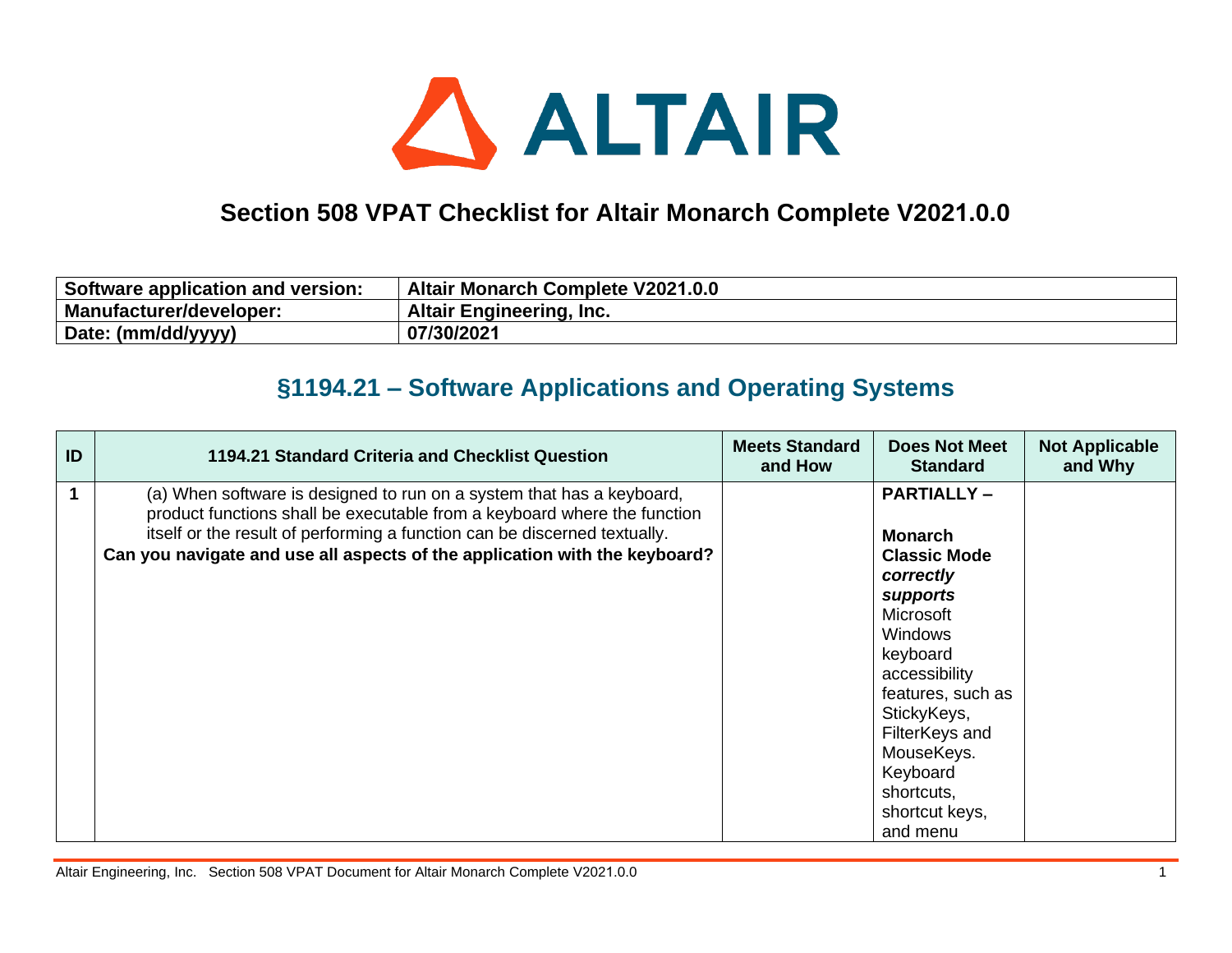| ID             | 1194.21 Standard Criteria and Checklist Question                                                                                                                                                                                                                                                                                                                                                                                                                                                                                                                                                                                                            | <b>Meets Standard</b><br>and How | <b>Does Not Meet</b><br><b>Standard</b>                                                                                                                                                                                                                                                                                                   | <b>Not Applicable</b><br>and Why |
|----------------|-------------------------------------------------------------------------------------------------------------------------------------------------------------------------------------------------------------------------------------------------------------------------------------------------------------------------------------------------------------------------------------------------------------------------------------------------------------------------------------------------------------------------------------------------------------------------------------------------------------------------------------------------------------|----------------------------------|-------------------------------------------------------------------------------------------------------------------------------------------------------------------------------------------------------------------------------------------------------------------------------------------------------------------------------------------|----------------------------------|
|                |                                                                                                                                                                                                                                                                                                                                                                                                                                                                                                                                                                                                                                                             |                                  | commands are<br>available in<br><b>Monarch</b><br><b>Classic Mode</b><br>and allow the<br>navigation and<br>use of all aspects<br>of Monarch<br><b>Classic Mode.</b><br>Online Help also<br>includes<br>reference guides<br>for keyboard<br>accessibility.<br><b>Monarch Data</b><br><b>Prep Studio</b><br>does not meet<br>the criteria. |                                  |
| $\overline{2}$ | (b) Applications shall not disrupt or disable activated features of other<br>products that are identified as accessibility features, where those features<br>are developed and documented according to industry standards.<br>Applications also shall not disrupt or disable activated features of any<br>operating system that are identified as accessibility features where the<br>application programming interface for those accessibility features has been<br>documented by the manufacturer of the operating system and is available<br>to the product developer.<br>Are all of the accessibility options that were previously set still available? |                                  | <b>PARTIALLY-</b><br><b>Monarch</b><br><b>Classic Mode</b><br>correctly<br>supports<br>operating system<br>accessibility<br>features, such as<br>High Contrast,<br>StickyKeys,<br>FilterKeys,<br>MouseKeys and<br>Narrator.                                                                                                               |                                  |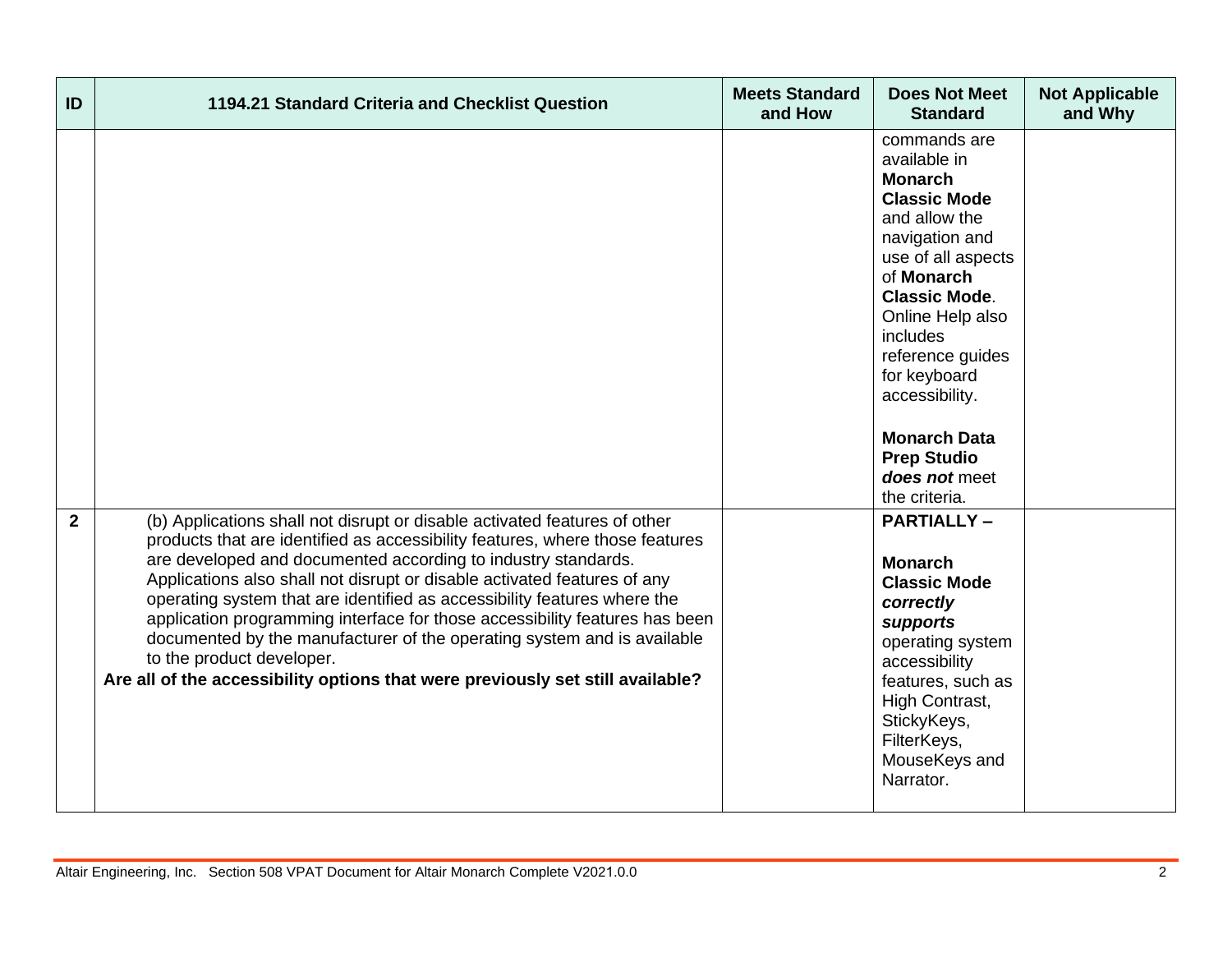| ID | 1194.21 Standard Criteria and Checklist Question                                                                                                                                                                                                                                                                                                                                                                 | <b>Meets Standard</b><br>and How | <b>Does Not Meet</b><br><b>Standard</b>                                                                                                                                                                                                                                               | <b>Not Applicable</b><br>and Why |
|----|------------------------------------------------------------------------------------------------------------------------------------------------------------------------------------------------------------------------------------------------------------------------------------------------------------------------------------------------------------------------------------------------------------------|----------------------------------|---------------------------------------------------------------------------------------------------------------------------------------------------------------------------------------------------------------------------------------------------------------------------------------|----------------------------------|
|    |                                                                                                                                                                                                                                                                                                                                                                                                                  |                                  | <b>Monarch Data</b><br><b>Prep Studio</b><br>does not meet<br>the criteria.                                                                                                                                                                                                           |                                  |
| 3  | (c) A well-defined on-screen indication of the current focus shall be<br>provided that moves among interactive interface elements as the input<br>focus changes. The focus shall be programmatically exposed so that<br>Assistive Technology can track focus and focus changes.<br>Is the focus well defined?                                                                                                    |                                  | <b>PARTIALLY-</b><br><b>Monarch</b><br><b>Classic Mode</b><br>correctly<br>supports focus<br>tracked by<br>Assistive<br>Technology.<br><b>Monarch Data</b><br><b>Prep Studio</b><br>does not meet<br>the criteria.                                                                    |                                  |
| 4  | (d) Sufficient information about a user interface element including the<br>identity, operation and state of the element shall be available to Assistive<br>Technology. When an image represents a program element, the<br>information conveyed by the image must also be available in text.<br>Can the screen reader distinguish and read all controls, such as<br>checkboxes, menus, and toolbars, to the user? |                                  | <b>PARTIALLY-</b><br><b>Monarch</b><br><b>Classic Mode</b><br>correctly<br>supports the<br>functioning of a<br>screen reader to<br>allow it to<br>distinguish and<br>read all controls<br>to the user.<br><b>Monarch Data</b><br><b>Prep Studio</b><br>does not meet<br>the criteria. |                                  |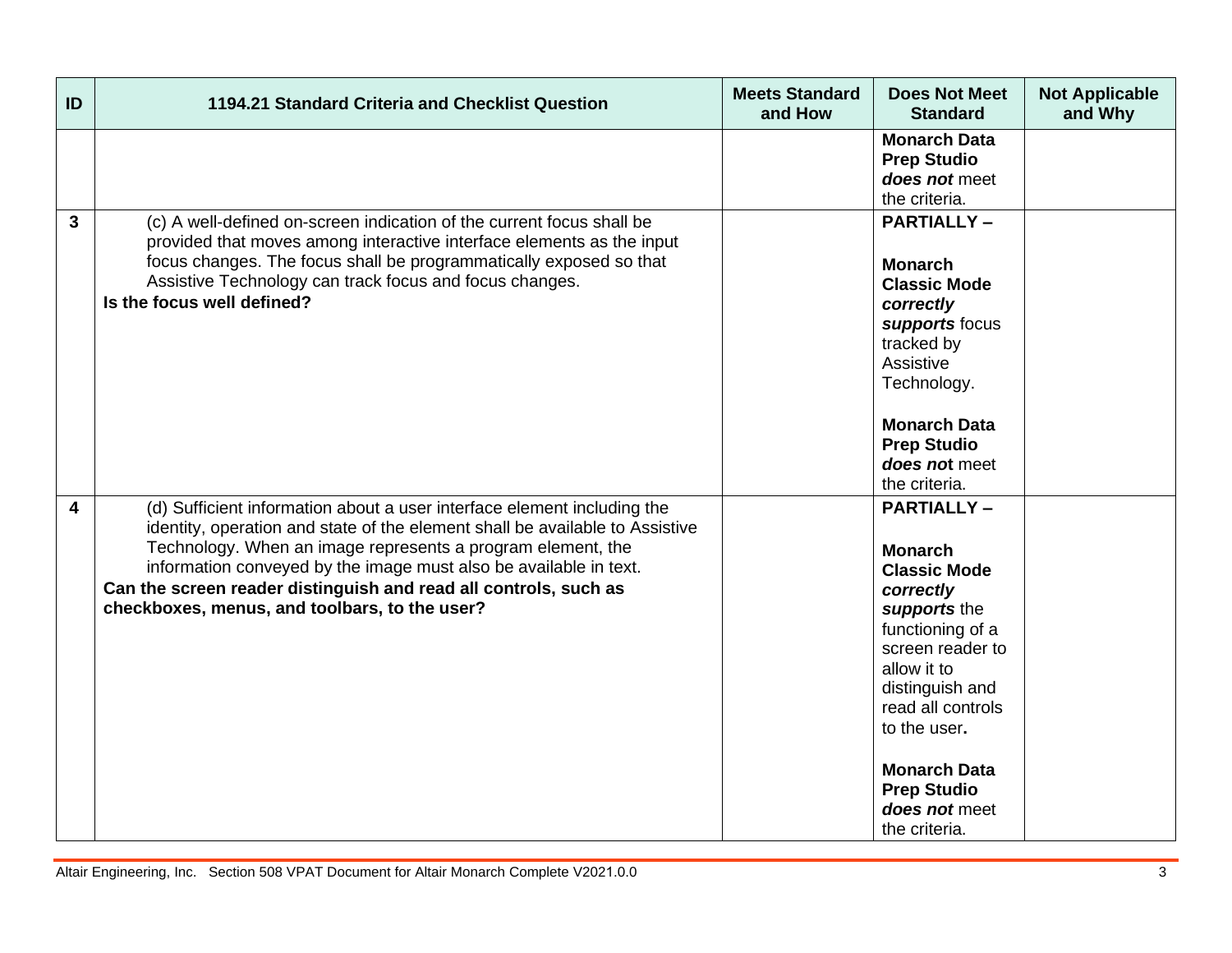| ID             | 1194.21 Standard Criteria and Checklist Question                                                                                                                                                                                                                                                              | <b>Meets Standard</b><br>and How                                                                                                                                                                   | <b>Does Not Meet</b><br><b>Standard</b>                                                                                                                                                                                                     | <b>Not Applicable</b><br>and Why |
|----------------|---------------------------------------------------------------------------------------------------------------------------------------------------------------------------------------------------------------------------------------------------------------------------------------------------------------|----------------------------------------------------------------------------------------------------------------------------------------------------------------------------------------------------|---------------------------------------------------------------------------------------------------------------------------------------------------------------------------------------------------------------------------------------------|----------------------------------|
| 5              | (e) When bitmap images are used to identify controls, status indicators, or<br>other programmatic elements, the meaning assigned to those images shall<br>be consistent throughout an application's performance.<br>Do individual icons mean the same thing throughout the application?                       | YES, icon<br>meaning is<br>consistent<br>throughout the<br>application; in<br>addition, as<br>above, text-<br>based tooltips<br>are available<br>where images<br>exist and are<br>also consistent. |                                                                                                                                                                                                                                             |                                  |
| 6              | (f) Textual information shall be provided through operating system<br>functions for displaying text. The minimum information that shall be made<br>available is text content, text input caret location, and text attributes.<br>Is all text presented in the application readable by assistive technologies? |                                                                                                                                                                                                    | <b>PARTIALLY-</b><br><b>Monarch</b><br><b>Classic Mode</b><br>correctly<br>supports the<br>presentation of<br>readable text to<br>assistive<br>technologies.<br><b>Monarch Data</b><br><b>Prep Studio</b><br>does not meet<br>the criteria. |                                  |
| $\overline{7}$ | (g) Applications shall not override user selected contrast and color<br>selections and other individual display attributes.<br>Does the software not override the users color and contrast settings?                                                                                                          | YES, User<br>selected contrast<br>and color<br>selections in<br>Windows are not<br>overridden by<br>the application.                                                                               | <b>PARTIALLY-</b><br><b>Monarch</b><br><b>Classic Mode</b><br>correctly<br>supports not<br>overriding user-<br>selected contrast                                                                                                            |                                  |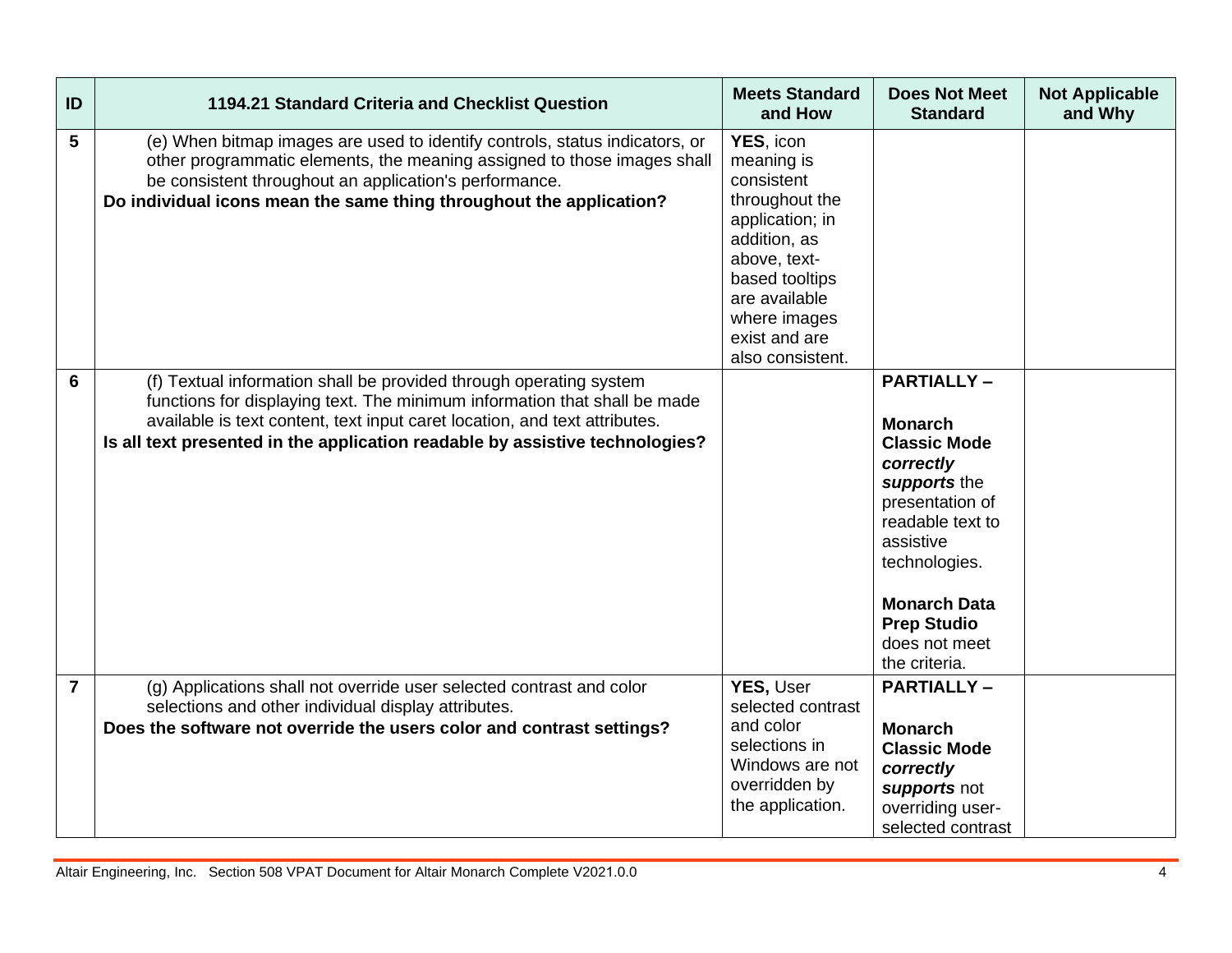| ID | 1194.21 Standard Criteria and Checklist Question                                                                                                                                                                                                                   | <b>Meets Standard</b><br>and How                                                                                                                                                                                                                            | <b>Does Not Meet</b><br><b>Standard</b>                                                                               | <b>Not Applicable</b><br>and Why |
|----|--------------------------------------------------------------------------------------------------------------------------------------------------------------------------------------------------------------------------------------------------------------------|-------------------------------------------------------------------------------------------------------------------------------------------------------------------------------------------------------------------------------------------------------------|-----------------------------------------------------------------------------------------------------------------------|----------------------------------|
|    |                                                                                                                                                                                                                                                                    |                                                                                                                                                                                                                                                             | and color<br>selections in<br>Windows.<br><b>Monarch Data</b><br><b>Prep Studio</b><br>does not meet<br>the criteria. |                                  |
| 8  | (h) When animation is displayed, the information shall be displayable in at<br>least one non-animated presentation mode at the option of the user.<br>If animated objects exist, does the information conveyed by the animated<br>object exist in another method?  | YES, the<br>animation when<br>performing<br>Report Verify is<br>used in<br>conjunction with<br>textual<br>information.                                                                                                                                      |                                                                                                                       |                                  |
| 9  | (i) Color coding shall not be used as the only means of conveying<br>information, indicating an action, prompting a response, or distinguishing a<br>visual element.<br>If color is used to convey information, is the information displayed in<br>another method? | YES, Color<br>coding is used in<br>conjunction with<br>textual<br>information. Only<br>color settings in<br>summary<br>formatting and<br>exception<br>reporting apply.<br>In exception<br>reporting, the<br>colors are<br>accompanied by<br>numeric values. |                                                                                                                       |                                  |
| 10 | (j) When a product permits a user to adjust color and contrast settings, a<br>variety of color selections capable of producing a range of contrast levels<br>shall be provided.                                                                                    | YES, the<br><b>Windows True</b><br>Color palette is<br>available.                                                                                                                                                                                           |                                                                                                                       |                                  |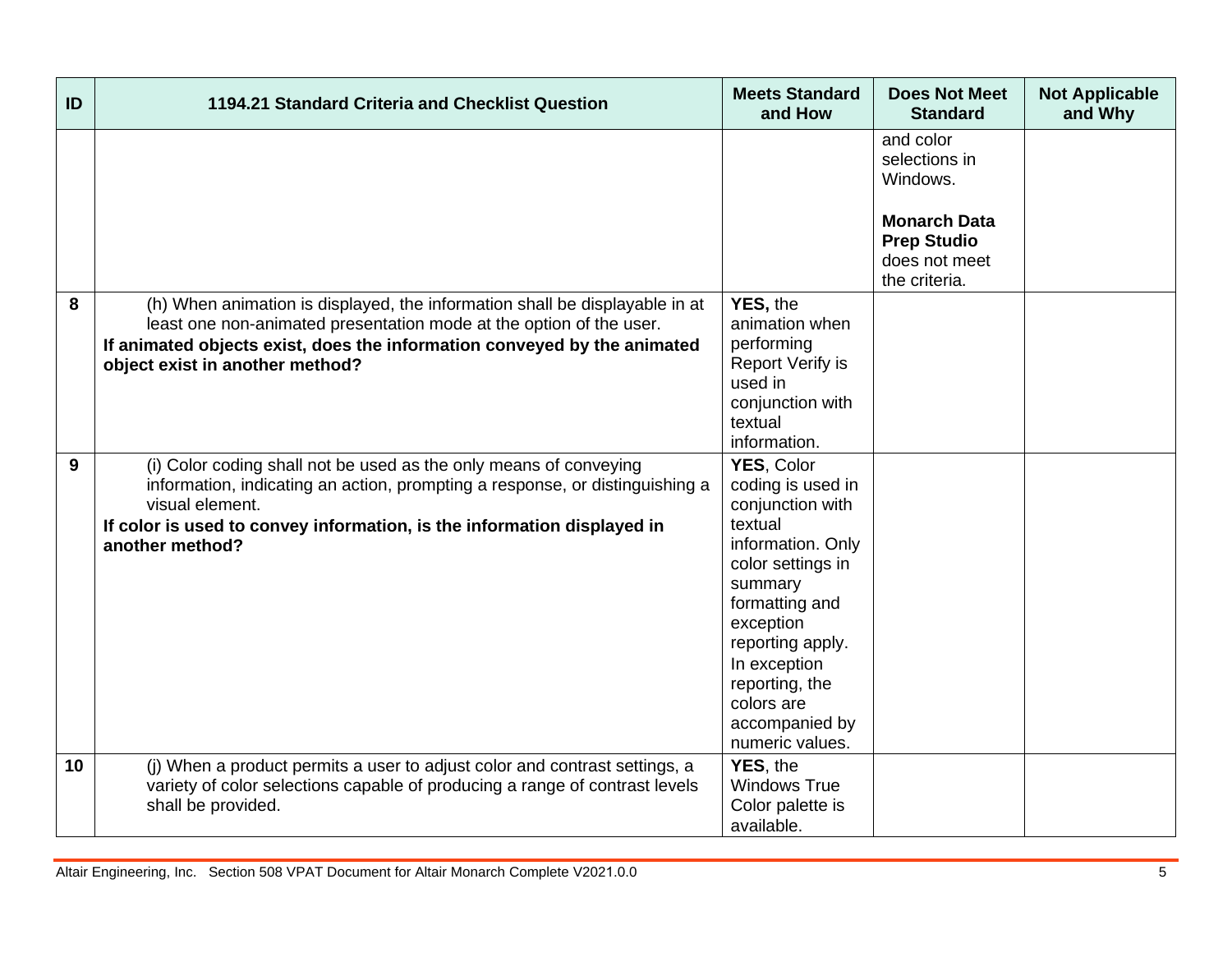| ID | 1194.21 Standard Criteria and Checklist Question                                                                                                                                                                                                                                                                          | <b>Meets Standard</b><br>and How                                                     | <b>Does Not Meet</b><br><b>Standard</b> | <b>Not Applicable</b><br>and Why                                                |
|----|---------------------------------------------------------------------------------------------------------------------------------------------------------------------------------------------------------------------------------------------------------------------------------------------------------------------------|--------------------------------------------------------------------------------------|-----------------------------------------|---------------------------------------------------------------------------------|
|    | If users can adjust color and contrast settings, is a variety of color and<br>contrast settings available to choose from?                                                                                                                                                                                                 |                                                                                      |                                         |                                                                                 |
| 11 | (k) Software shall not use flashing or blinking text, objects, or other<br>elements having a flash or blink frequency greater than 2 Hz and lower<br>than $55$ Hz.<br>If any flashing or blinking objects exist, are the frequencies less than 2 Hz<br>and greater than 55Hz?                                             | <b>YES, blinking</b><br>objects are<br>greater than 2<br>Hz and lower<br>than 55 Hz. |                                         |                                                                                 |
| 12 | (I) When electronic forms are used, the form shall allow people using<br>Assistive Technology to access the information, field elements, and<br>functionality required for completion and submission of the form, including<br>all directions and cues.<br>Can you navigate and follow links and forms with the keyboard? |                                                                                      |                                         | <b>NOT</b><br><b>APPLICABLE</b><br>Monarch does not<br>use electronic<br>forms. |
| 13 | Can the electronic forms be used with assistive technologies?                                                                                                                                                                                                                                                             |                                                                                      |                                         | <b>NOT</b><br><b>APPLICABLE</b><br>Monarch does not<br>use electronic<br>forms. |

## **§1194.31 – Functional Performance Criteria**

| ID | 1194.31 Standard Criteria and Checklist Question                                                                                                                                                                                                                                                  | <b>Meets Standard</b><br>and How | <b>Does Not Meet</b><br><b>Standard</b>                                                                                                                                         | <b>Not Applicable</b><br>and Why |
|----|---------------------------------------------------------------------------------------------------------------------------------------------------------------------------------------------------------------------------------------------------------------------------------------------------|----------------------------------|---------------------------------------------------------------------------------------------------------------------------------------------------------------------------------|----------------------------------|
|    | (a) At least one mode of operation and information retrieval that does not<br>require user vision shall be provided, or support for Assistive Technology<br>used by people who are blind or visually impaired shall be provided.<br>Can the software be used by blind or visually impaired users? |                                  | <b>PARTIALLY -</b><br><b>Monarch</b><br><b>Classic Mode</b><br>correctly<br>supports Screen<br>Readers and<br>Operating<br>System features,<br>such as High<br>Contrast themes. |                                  |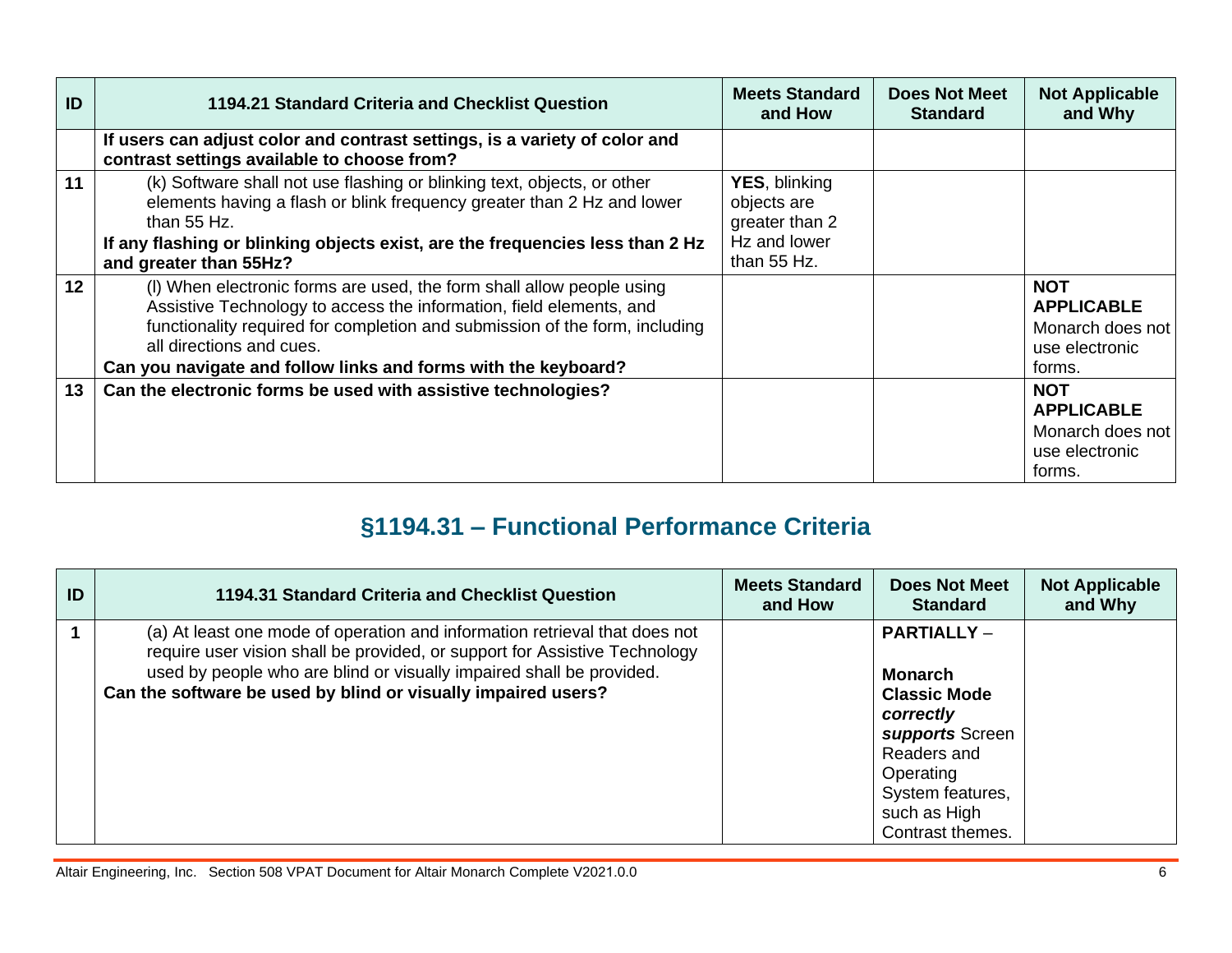| ID           | 1194.31 Standard Criteria and Checklist Question                                                                                                                                                                                                                                                                                                                                           | <b>Meets Standard</b><br>and How                   | <b>Does Not Meet</b><br><b>Standard</b>                                                                                                                                                                                                                        | <b>Not Applicable</b><br>and Why |
|--------------|--------------------------------------------------------------------------------------------------------------------------------------------------------------------------------------------------------------------------------------------------------------------------------------------------------------------------------------------------------------------------------------------|----------------------------------------------------|----------------------------------------------------------------------------------------------------------------------------------------------------------------------------------------------------------------------------------------------------------------|----------------------------------|
|              |                                                                                                                                                                                                                                                                                                                                                                                            |                                                    | <b>Monarch Data</b><br><b>Prep Studio</b><br>does not meet<br>the criteria.                                                                                                                                                                                    |                                  |
| $\mathbf{2}$ | (b) At least one mode of operation and information retrieval that does not<br>require visual acuity greater than 20/70 shall be provided in audio and<br>enlarged print output working together or independently, or support for<br>Assistive Technology used by people who are visually impaired shall be<br>provided.<br>Can the software be used with users with reduced visual acuity? |                                                    | <b>PARTIALLY -</b><br><b>Monarch</b><br><b>Classic Mode</b><br>correctly<br>supports Screen<br>Readers and<br>Operating<br>System features,<br>such as High<br>Contrast themes.<br><b>Monarch Data</b><br><b>Prep Studio</b><br>does not meet<br>the criteria. |                                  |
| $\mathbf{3}$ | (c) At least one mode of operation and information retrieval that does not<br>require user hearing shall be provided, or support for Assistive Technology<br>used by people who are deaf or hard of hearing shall be provided<br>Can the software be used by deaf or hard of hearing users?                                                                                                | <b>YES, Monarch</b><br>does not use<br>audio cues. |                                                                                                                                                                                                                                                                |                                  |
| 4            | (d) Where audio information is important for the use of a product, at least<br>one mode of operation and information retrieval shall be provided in an<br>enhanced auditory fashion, or support for assistive hearing devices shall<br>be provided.<br>Can the software be used by deaf or hard of hearing users?                                                                          | YES, Monarch<br>does not use<br>audio cues.        |                                                                                                                                                                                                                                                                |                                  |
| 5            | (e) At least one mode of operation and information retrieval that does not<br>require user speech shall be provided, or support for Assistive Technology<br>used by people with disabilities shall be provided.<br>Can the software be used by users with impaired speech?                                                                                                                 | YES, Monarch<br>does not require<br>speech input   |                                                                                                                                                                                                                                                                |                                  |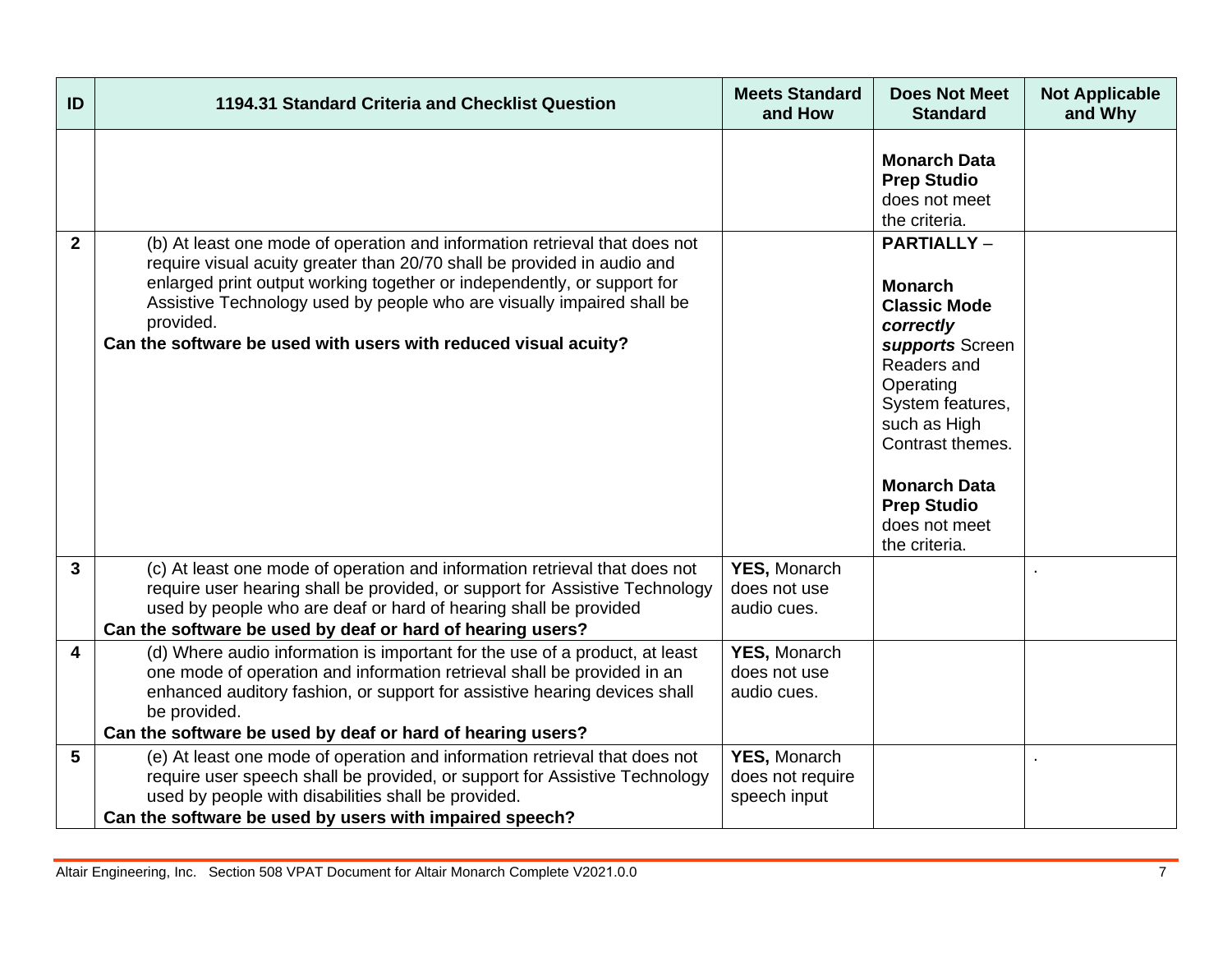| ID | 1194.31 Standard Criteria and Checklist Question                                                                                                                                                                                                                                       | <b>Meets Standard</b><br>and How | <b>Does Not Meet</b><br><b>Standard</b>                                                                                                                                                                                                                                                                                                      | <b>Not Applicable</b><br>and Why |
|----|----------------------------------------------------------------------------------------------------------------------------------------------------------------------------------------------------------------------------------------------------------------------------------------|----------------------------------|----------------------------------------------------------------------------------------------------------------------------------------------------------------------------------------------------------------------------------------------------------------------------------------------------------------------------------------------|----------------------------------|
| 6  | (f) At least one mode of operation and information retrieval that does not<br>require fine motor control or simultaneous actions and that is operable with<br>limited reach and strength shall be provided.<br>Can the software be used by users with fine motor control difficulties? |                                  | <b>PARTIALLY-</b><br><b>Monarch</b><br><b>Classic Mode</b><br>correctly<br>supports<br><b>Windows</b><br>operating system<br>tools, such as<br>StickyKeys and<br>FilterKeys as well<br>as other<br><b>Windows</b><br>compatible<br>Assistive<br>Technologies.<br><b>Monarch Data</b><br><b>Prep Studio</b><br>does not meet<br>the criteria. |                                  |

## **§1194.41 – Information, Documentation, and Support**

| ID | 1194.41 Standard Criteria and Checklist Questions                                                                                              | <b>Meets Standard</b><br>and How                                                                                         | <b>Does Not Meet</b><br><b>Standard</b> | <b>Not Applicable</b><br>and Why |
|----|------------------------------------------------------------------------------------------------------------------------------------------------|--------------------------------------------------------------------------------------------------------------------------|-----------------------------------------|----------------------------------|
|    | (a) Product support documentation provided to end-users shall be made<br>available in alternate formats upon request, at no additional charge. | <b>YES</b> , the online<br>help is provided<br>as Microsoft<br>HTML Help and<br>other<br>documentation is<br>provided in |                                         |                                  |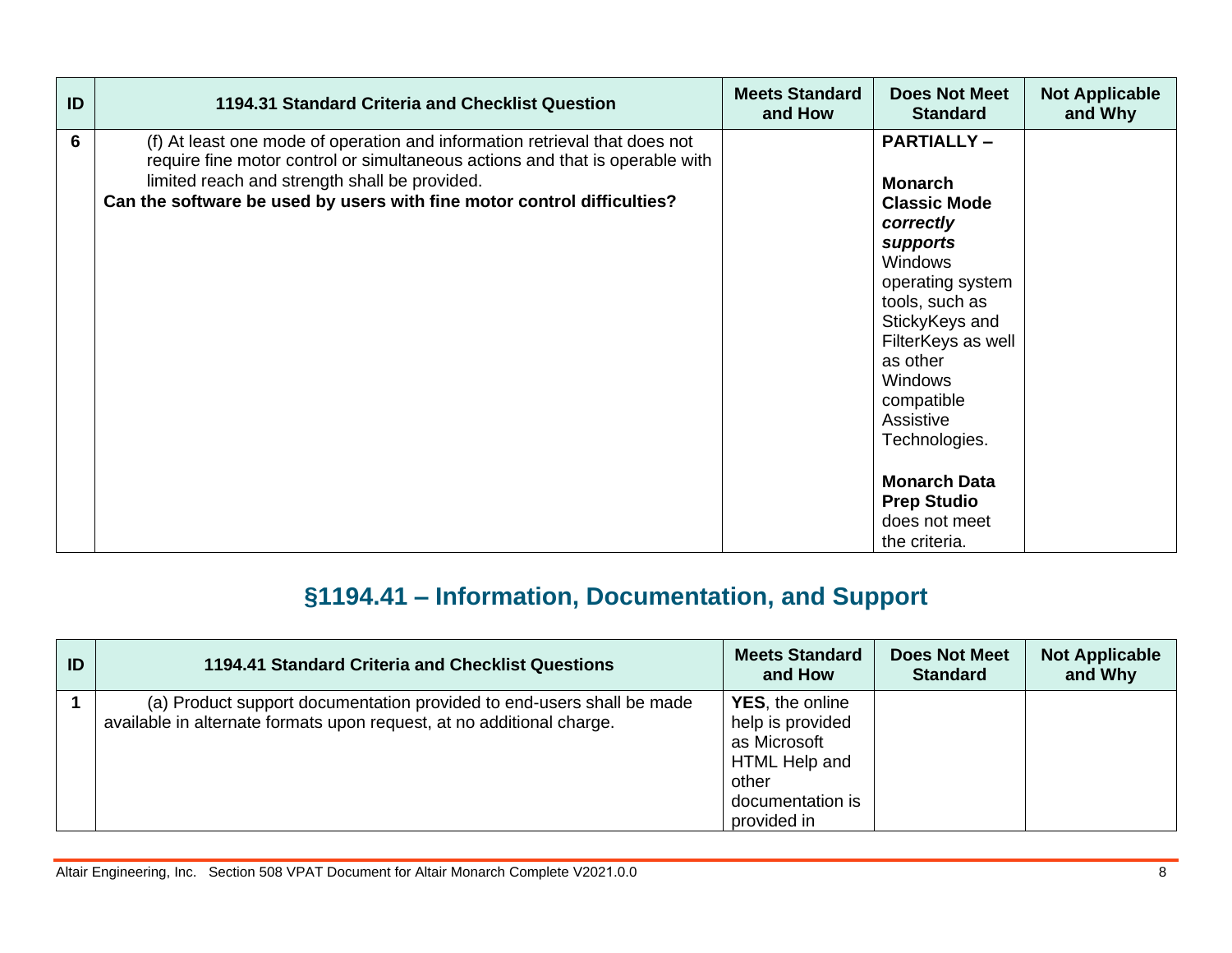| ID           | 1194.41 Standard Criteria and Checklist Questions                                                                                                                                                   | <b>Meets Standard</b><br>and How                                                                                                                                                                                                                                                                           | <b>Does Not Meet</b><br><b>Standard</b> | <b>Not Applicable</b><br>and Why |
|--------------|-----------------------------------------------------------------------------------------------------------------------------------------------------------------------------------------------------|------------------------------------------------------------------------------------------------------------------------------------------------------------------------------------------------------------------------------------------------------------------------------------------------------------|-----------------------------------------|----------------------------------|
|              |                                                                                                                                                                                                     | Adobe PDF<br>format.<br><b>Both formats</b><br>have rich built-in<br>accessibility<br>support.                                                                                                                                                                                                             |                                         |                                  |
|              |                                                                                                                                                                                                     | We can provide<br>a conversion of<br>the HTML Help<br>online<br>documentation                                                                                                                                                                                                                              |                                         |                                  |
|              |                                                                                                                                                                                                     | to Adobe PDF if<br>it is more suited<br>to the Assistive<br>Technologies<br>being used.                                                                                                                                                                                                                    |                                         |                                  |
| $\mathbf{2}$ | (b) End-users shall have access to a description of the accessibility and<br>compatibility features of products in alternate formats or alternate methods<br>upon request, at no additional charge. | YES, the online<br>help (Microsoft<br><b>HTML Help</b><br>format) includes<br>reference guides<br>for keyboard<br>accessibility and<br>can be<br>converted to<br>Adobe PDF<br>format on<br>request, if it is<br>more suited to<br>the Assistive<br>Technologies<br>being used.<br>This VPAT<br>document is |                                         |                                  |